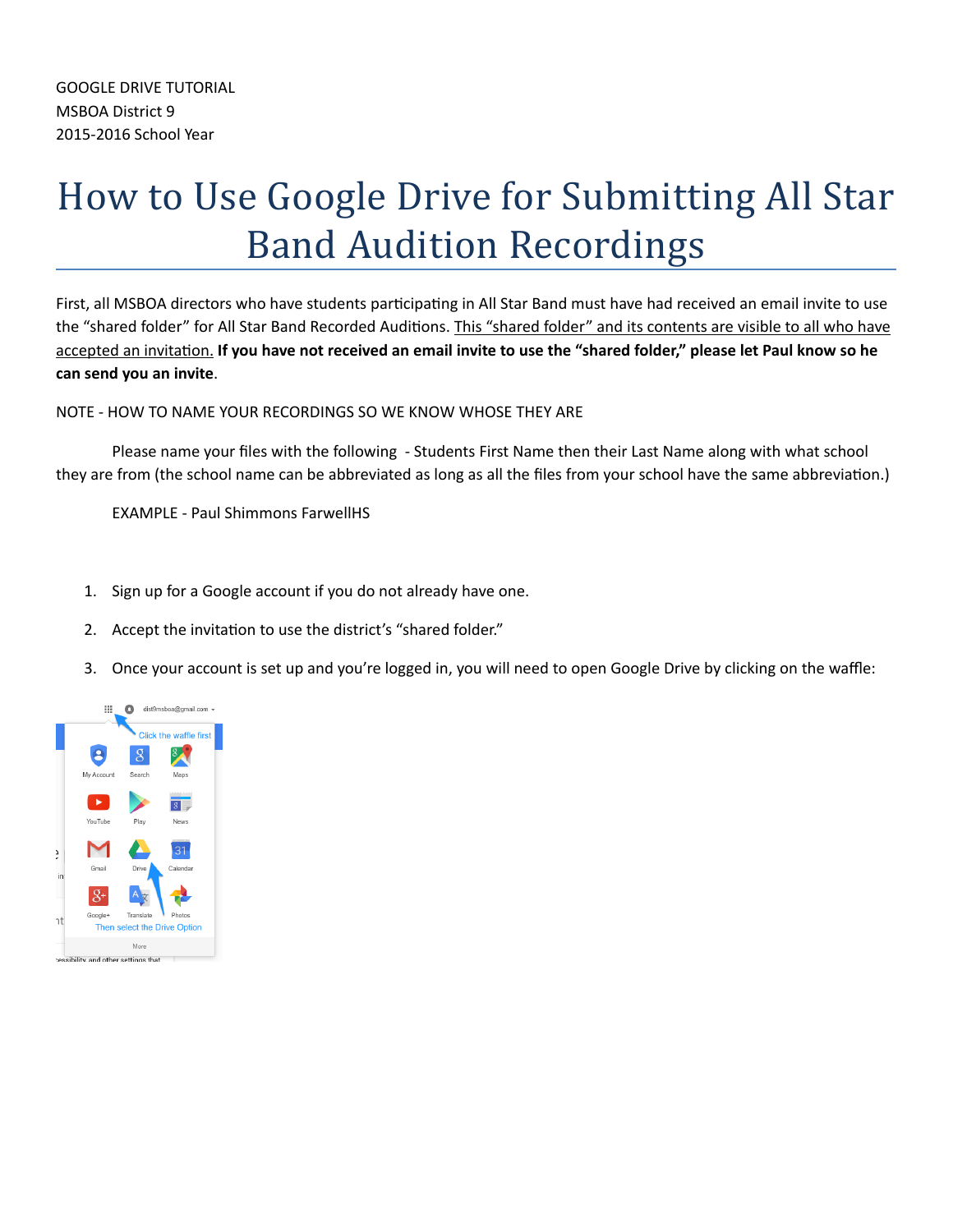4. Once in the your Google Drive find and Click on the "All Star Band Auditions" folder (or the TRIAL All Star Recordings" folder if you are trying this process out to see how it all works)

| Google                                                                                                             | Search Drive                                                                                                                                                                                                                                                                                               | Q<br>$\overline{\nabla}$                                                             |
|--------------------------------------------------------------------------------------------------------------------|------------------------------------------------------------------------------------------------------------------------------------------------------------------------------------------------------------------------------------------------------------------------------------------------------------|--------------------------------------------------------------------------------------|
| Drive                                                                                                              | My Drive $\sim$                                                                                                                                                                                                                                                                                            |                                                                                      |
| <b>NEW</b><br><b>My Drive</b><br>$\triangleright$ $\triangleright$                                                 | All Star Band Auditi<br>All Star Band Audit All Star Band Auditions                                                                                                                                                                                                                                        | Find the folder that has been shared<br>with you called<br>"All Star Band Auditions" |
| Shared with me<br>$\stackrel{\circ}{\neg}$<br>Google Photos<br>41<br>Recent<br>$\overline{(\}$<br>Starred<br>Trash | <b>a a</b><br>DIE<br>M M F<br>Store safely<br>Sync seamlessly<br>Add any file you want to keep.<br>Get ties from your Mac or PC.<br>sale with the @ batton photos.<br>into Drive using the decision app.<br>dopravis, and complication.<br>Description is a provided from<br>How to get started wit<br>PDF | Open it                                                                              |

5. Once inside the "All Star Band Auditions" folder, select which group you will be uploading recordings for.

|                          | Google                                                                         | <b>Search Drive</b><br>Q<br>$\overline{\phantom{a}}$                                |  |  |  |  |  |  |  |  |  |
|--------------------------|--------------------------------------------------------------------------------|-------------------------------------------------------------------------------------|--|--|--|--|--|--|--|--|--|
| $\overline{\phantom{a}}$ | Drive                                                                          | My Drive > All Star Band Auditions $\sim$                                           |  |  |  |  |  |  |  |  |  |
| E A<br>≛≒<br>읖<br>U      | <b>NEW</b><br>My Drive<br>Shared with me<br>Google Photos<br>Recent<br>Starred | Junior Band<br>Senior Band<br>Choose which Band you are<br>uploading recordings for |  |  |  |  |  |  |  |  |  |
|                          | Trash                                                                          |                                                                                     |  |  |  |  |  |  |  |  |  |